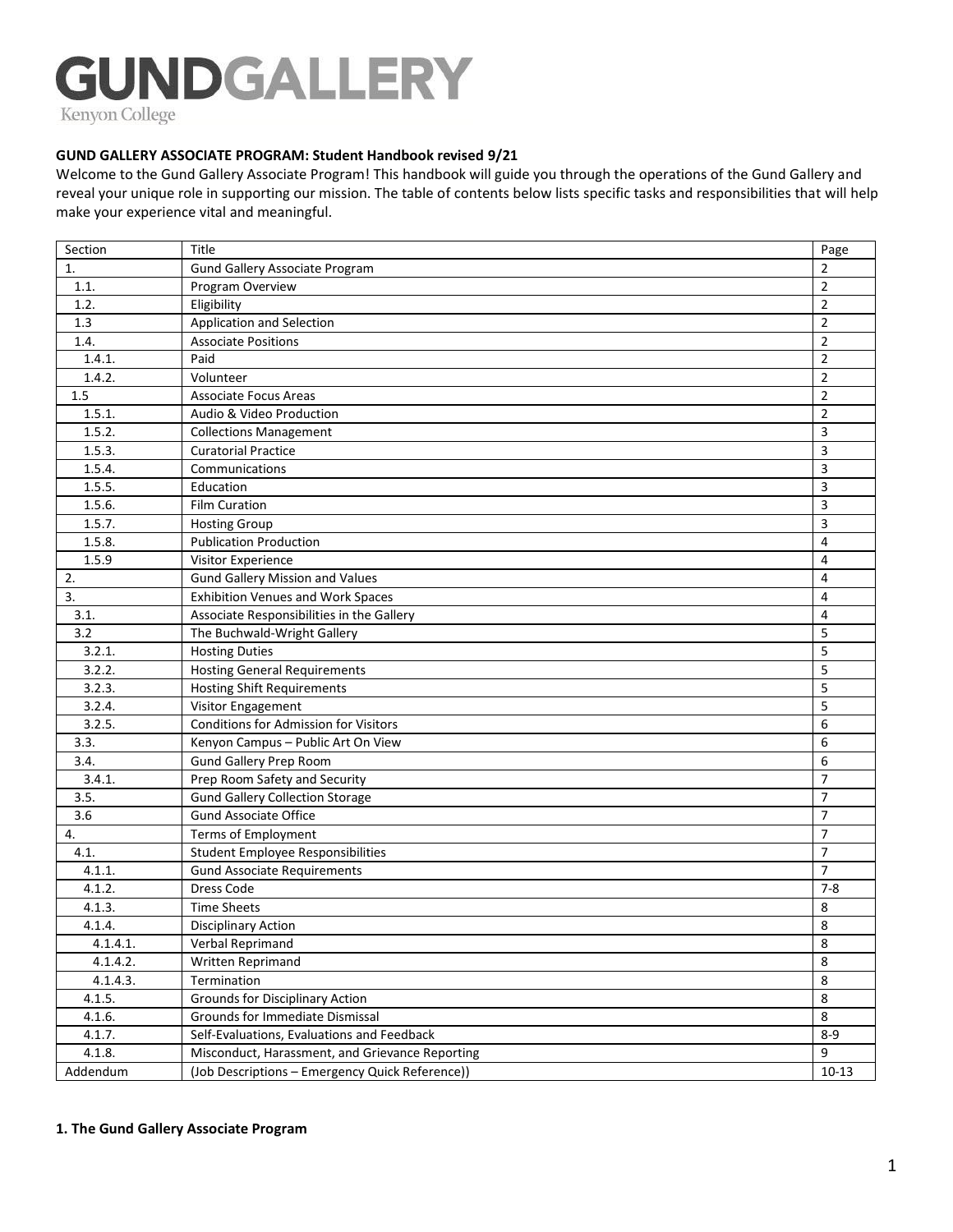#### **1.1. Overview**

The Gund Gallery Associate Program offers Kenyon students an opportunity to complement their formal liberal arts education with meaningful, career experiences. Working with museum professionals, Gund Gallery Associates are able to participate in all aspects of museum work including behind-the-scenes operations, curatorial planning, collection maintenance, and educational outreach. An extension of the classroom, the program integrates theory with practice by building and promoting collaboration and exchange between our students, faculty and community.

#### **1.2. Eligibility**

All currently enrolled Kenyon College students are eligible to participate in the Gund Gallery Associate Program.

#### **1.3. Applications and Selection**

New Gund Gallery Associate applications are accepted and hires are made at the beginning of the Fall term. Gund Gallery Associate Leaders are chosen at the end of the Spring term in preparation for the following academic year. Staff members interview each candidate to match the Gallery's needs with the educational and professional goals of the student.

The Gund Gallery at Kenyon College does not discriminate in its educational programs and activities on the basis of race, color, national origin, ancestry, sex, gender, gender identity, gender expression, sexual orientation, disability, age, religion, medical condition, veteran status, marital status, genetic information, or any other characteristic protected by institutional policy or state, local, or federal law. The requirement of non-discrimination in educational programs and activities extends to employment and admission.

#### **1.4. Associate Positions (See Job Descriptions Addendum I)**

The Gund Gallery Associate Program offers both paid and volunteer positions. Paid positions (Gund Gallery Associate and Gund Gallery Associate Leader) require students to perform duties in the areas of visitor services (3.1.1) and area focus projects (1.5). All Associate positions take place during the course of the academic year, but summer positions may be available from time to time.

**1.4.1. Paid** (Gund Gallery Associate and Gund Gallery Associate Leader) positions are offered at a maximum of 15 hours per week and a minimum of 2 hours per week during the academic year. Hours are determined on a case-bycase basis between Gallery staff and the schedule of each participant.

**1.4.2. Volunteer** (Gund Gallery Associate) positions are offered to students who have an interest in working on special projects but cannot commit to a weekly schedule. Unpaid students are expected to dedicate 15-30 hours of time to projects over the course of a semester.

#### **1.5 Associate Focus Areas**

The number and types of positions offered varies according to changing needs of the Gallery. Students may be asked to work on projects in a number of Gallery departmental areas; examples of these include but are not limited to the following nine areas:

#### **1.5.1. Audio and Video Production**

- Curating Podcast listening guides
- Conduct/Record Interviews
- Presentation Recording
- Event Recordings
- Post-Production
- Project Management

#### **1.5.2. Collections Management**

- Environmental monitoring
- Database entry and record keeping
- Managing image database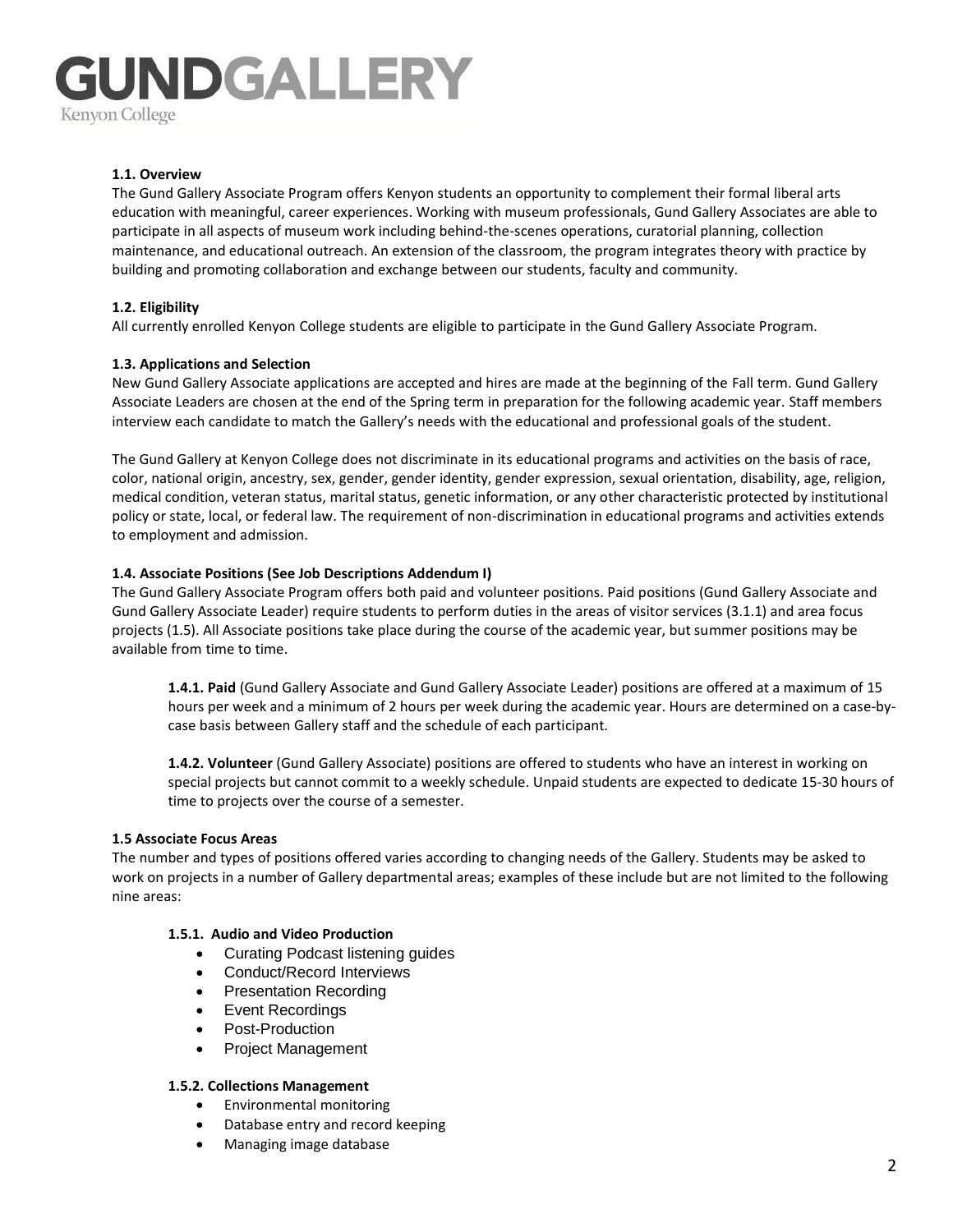- Preparation and care of objects on display
- Assist in conservation efforts
- Inventory and condition reporting of existing art collection
- Assist with the art loan program
- Assist with loan procurement and shipping

#### **1.5.3. Curatorial Practice**

- Curatorial research and assistance for exhibitions
- Label writing
- Research for upcoming academic programs at the gallery
- Gund Associates Talks

#### **1.5.4. Communications**

- Coordination of Production and Information Sharing between Associate Teams
- Associate Instagram strategy and relaunch
- Production of communication event posters
- Drafting a communications matrix
- Development of Communication Timelines
- Special attention to student-focused communications
- Explore new and alternative ways to better communicate across campus populations

#### **1.5.5. Education**

- Educational outreach program development
- K-12 in-class projects and learning opportunities
- After school art programs for educational K-12 groups from across the county
- Prepare tours and hands on activities for visiting school groups
- Oversees Hosting Group

#### **1.5.6. Film Curation**

- Developing film watch lists and conducting watch parties
- Fall series related to exhibitions on view
- Collaboration with Professors and Departments sponsoring film series

#### **1.5.7. Hosting Group**

- Overseen by Education Team
- VTS trained students
- Docent responsibilities during all open hours and for events
- Encourage and collect visitor evaluations
- Answer visitor inquiries
- Supervise class visits, outside visitors

#### **1.5.8. Publication Production**

- Design and production of printed matter
- Project posters
- Exhibition related publications
- Develop production schedules
- Exhibition Cards faculty and student shows

#### **1.5.9. Visitor Experience**

- Takeaway Tuesday
- Pop-Up or Post Card Exhibition Collaboration with MVNC
- Late Night Events
- Tuesday Tea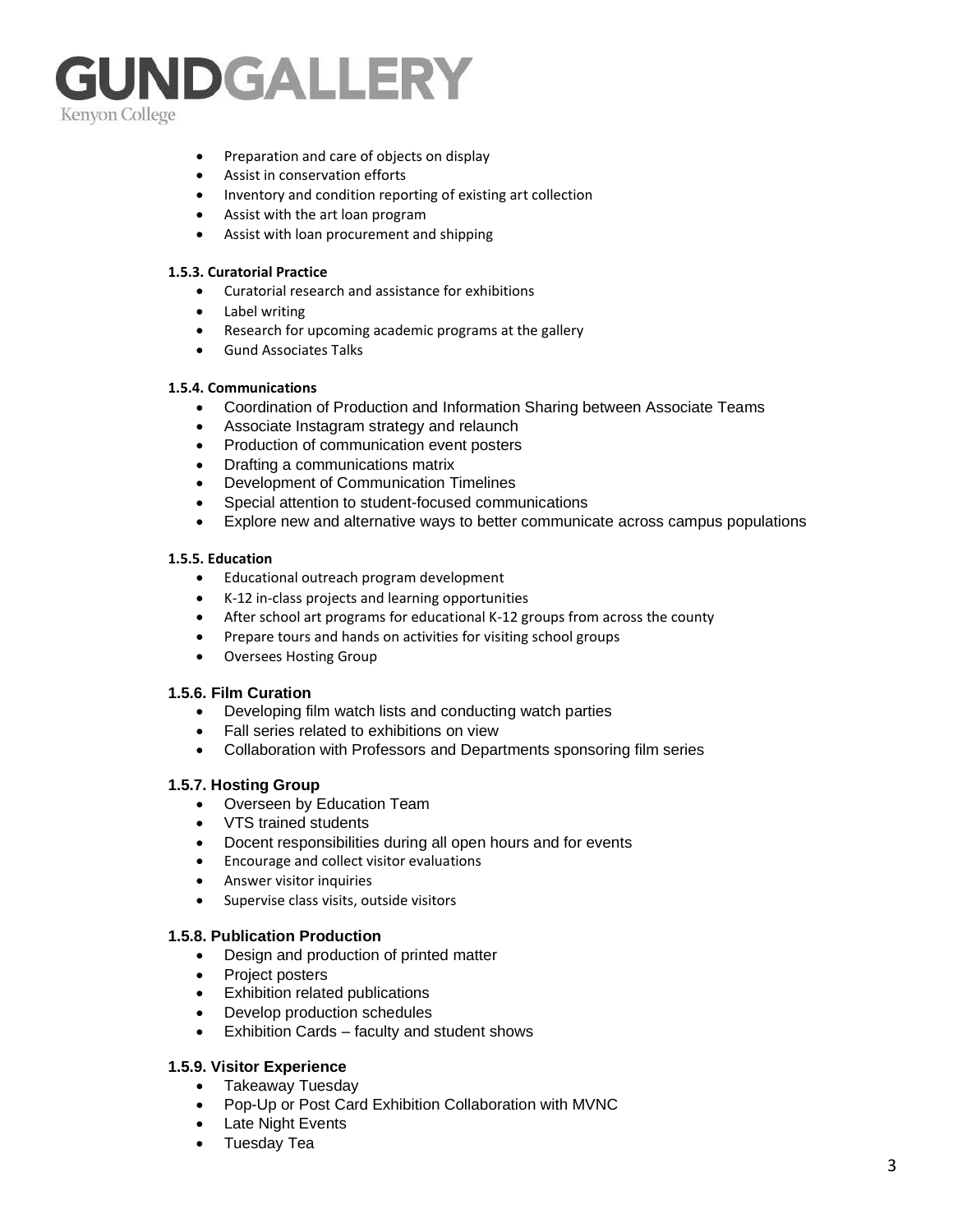

- First Friday community event in Mt Vernon
- Knox County Children's Concert, Ariel Park
- Family Day / Earth Day BFEC Collaboration
- Staff and Help Plan Opening Receptions and Events
- Associate Senior Gala/Recognition Event

#### **2. Mission and Values**

#### • **Mission**

The Gund Gallery celebrates the power of art as a critical centerpiece of Kenyon's liberal arts mission and our community. We champion the best art and artists of the 20th and 21st centuries via an active exhibition schedule, expanding permanent collection, and formal and informal learning experiences.

#### • **Values**

We believe in:

- Challenging assumptions
- Questioning authority
- Uncovering structures
- Exercising curiosity
- Defying categories
- Creating culture
- Experiencing innovation
- Reflecting excellence
- Thinking out loud
- Seeing knowledge

#### **3. Exhibition Venues and Work Spaces**

#### **3.1. Associate Responsibilities in the Gallery**

The Gallery is where everything happens! You should be aware of what goes on in each space. While Gund Gallery Associate responsibilities vary according to team role, all Associates should be able to serve as Gallery advocates, hosts, and guards with a modicum of training. This role primarily manifests itself in the areas of visitor services and education.

#### **3.2.**

**Buchwald-Wright Gallery** - Housed in the Gund Gallery facility, the Buchwald-Wright Gallery is our main exhibition venue with 6,100 square feet of flexible space.

**3.2.1. Hosting Duties** - Gund Gallery Associates who are interested in serving in this capacity will be eligible following the completion of a brief training and orientation program. Constant alertness and diligence are essential to this work. Each Associate is then expected to sign up for a minimum of one two-hour guard/docent shift per week or as an alternate. All guarding hours will count towards the total number of hours required to fulfill the parameters of the Associate job description.

#### **3.2.2. Hosting General Requirements**

- Complete the general training required for this duty
- Review the emergency procedures for the Gallery and the building (see Addendum)
- Review any special requirements for the current exhibitions
- Attend VTS-Visual Thinking Strategies training when offered
- Be familiar with the artwork and artists on view

#### **3.2.3. Hosting Shift Requirements**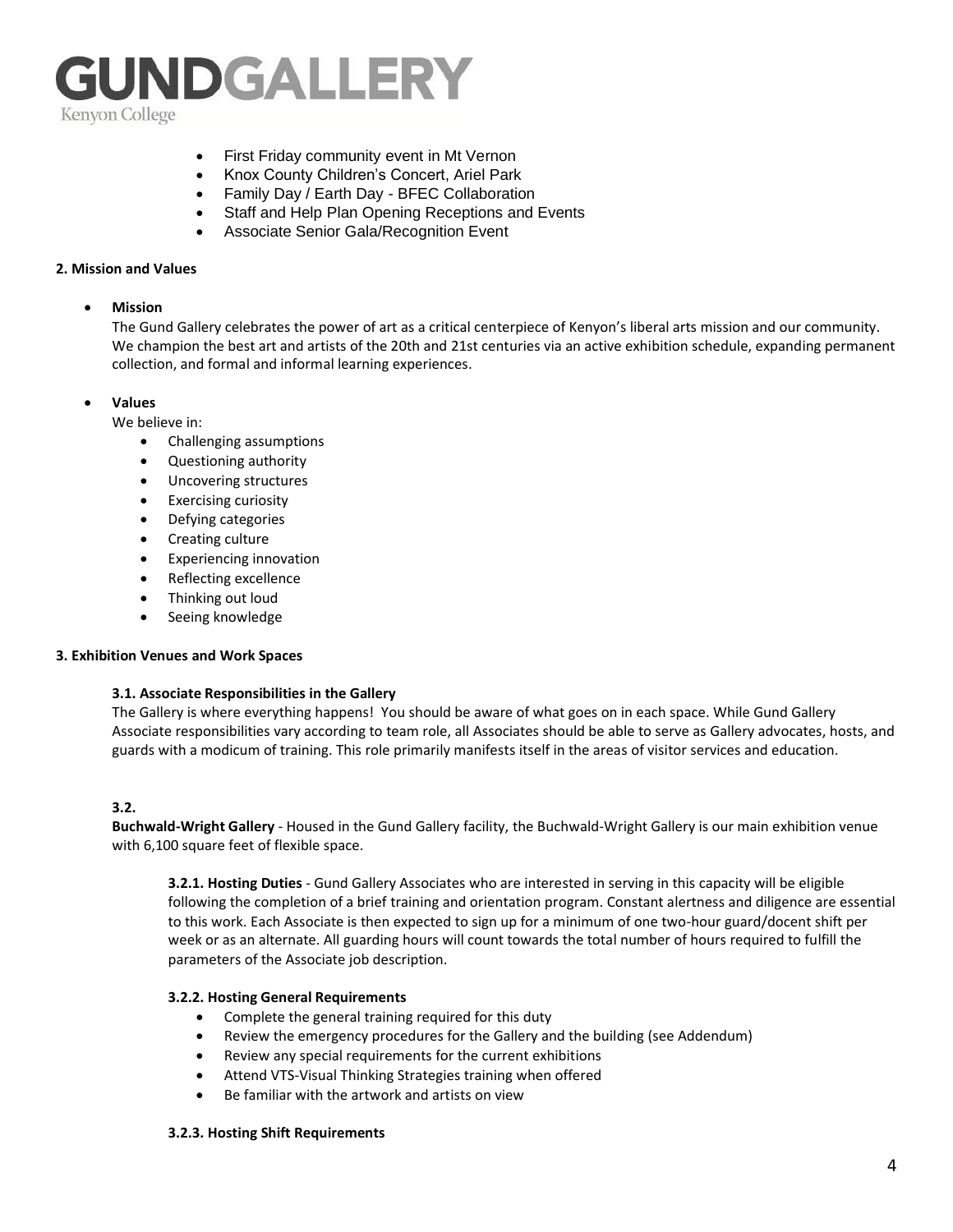- Arrive 10 minutes prior to your shift
- Sign in and out with the security staff member on duty
- Dress in appropriate business-casual attire (see Dress Code 4.2)
- Maintain a friendly and welcoming manner with all visitors
- Make a special point of introducing yourself to any artists or special guests visiting the Gallery
- Keep a head count of everyone who visits the Gallery
- Be alert and attentive in order to maintain the security of artwork on view
- Report any suspicious or inappropriate behavior you witness immediately and discreetly to a guard or other staff member
- Be present; walk around the Gallery throughout your shift
- Wait to be relieved by the next Associate before leaving, and alert the security staff member on duty if your replacement has not arrived
- Discreet reading is acceptable only when there are no visitors in the Gallery
- Clean and sweep the Gallery floor and lobby space as necessary
- Assist Gallery staff as needed
- Find a replacement if you are sick or unable to make your shift
- Please share any suggestions you may have for improving the visitor experience

#### **3.2.4. Visitor Engagement**

- Stand up and welcome each visitor; introduce yourself
- Observe visitors and, if there are any rules violations evident, remind them of the Conditions of Admission to the Gallery (posted and below)
- Inform and orient visitor(s) about the Gallery and current exhibitions
- Offer to give a guided tour or answer any questions visitors may have about the art
- Make a point of following up and checking in with each visitor, even if they did not want a tour to see if they are enjoying the Gallery and if they have any questions
- Listen to, note, and record any comments made about the Gallery or current exhibitions
- If the comment is negative or concerning, assure the visitor that you will communicate their comment to a staff member and then do so
- Please invite all visitors to fill out a visitor survey
- Say goodbye to visitors as they leave

#### **3.2.5. Conditions of Admission for Visitors**

- Admission to the Gallery is always free of cost
- Parents and guardians are advised to preview the content on display to make sure that it is suitable viewing for children in their charge.
- No food or drink is permitted in the Gallery (including water bottles and refillable drink containers).
- No weapons, knives, or sharp objects, of any kind are permitted.
- No smoking or tobacco products are permitted.
- No backpacks, luggage, or oversized bags are permitted
- If you are doing work or taking notes while in the Gallery, it is requested that you use a pencil, not a pen.
- Cell phone usage is discouraged if disruptive, but not generally prohibited within the Gallery. If a visitor is creating a disturbance on their cell phone, you will be asked to take the call in the lobby.
- Well behaved and supervised children are welcome to accompany their parents or guardians in the Gallery.
- Strollers are permitted in the Gallery, however, please maneuver strollers carefully to avoid contact with artwork or other visitors.
- No touching or handling of the artwork is permitted unless it is specifically permitted and posted in writing by the Gallery.
- No animals are permitted unless they are trained "Service" animals assisting a person with special needs. Emotional support animals are not welcome.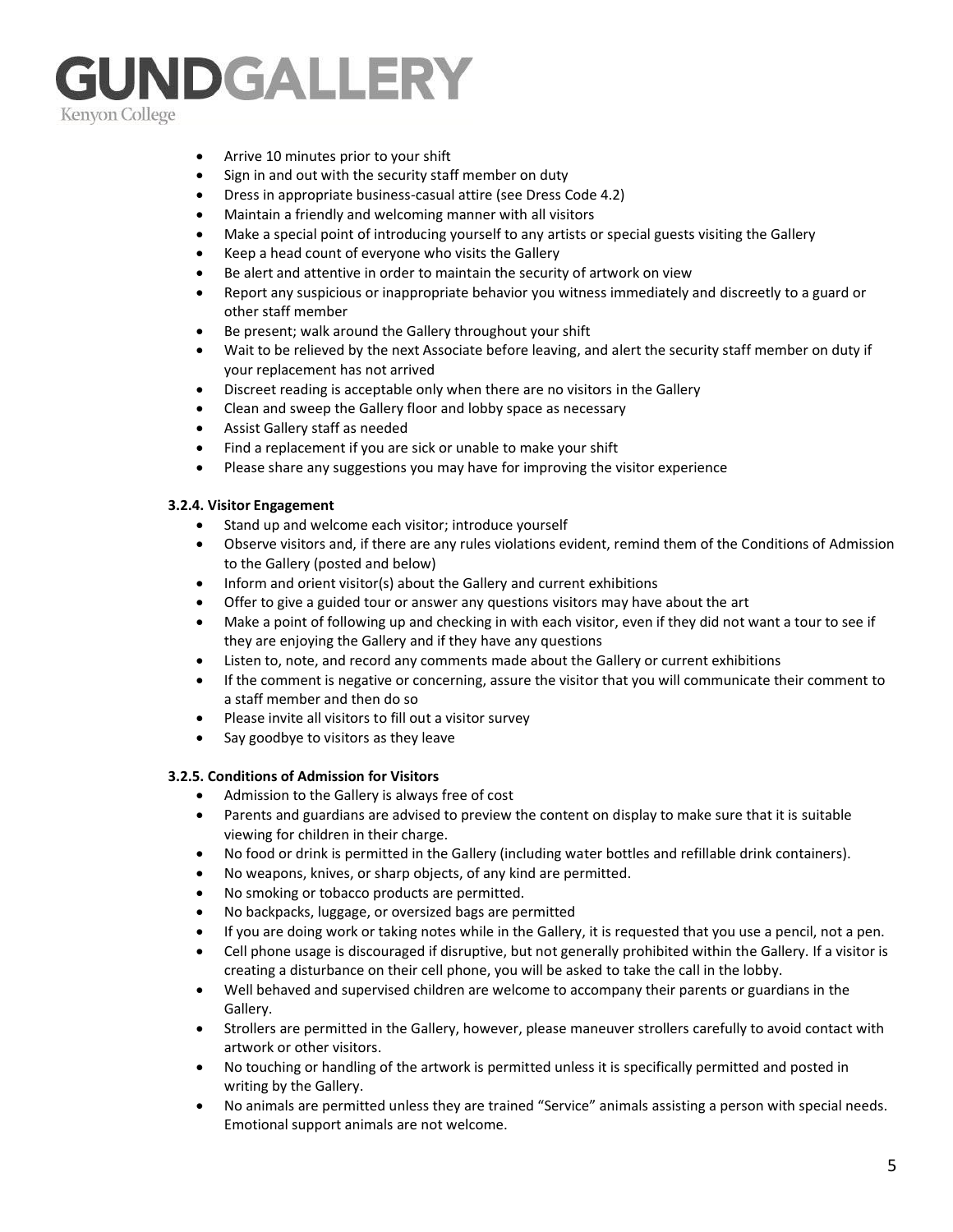- Guests are encouraged to hang their coats in the coat room on the first floor or on the coat rack that has been provided.
- Umbrellas should also be left in the coat room downstairs or outside the Gallery entrance.
- Any conduct that creates a safety hazard for the artwork or visitors is not permitted in the Gallery.
- Please cooperate with the requests of the Guards and Associates during your stay. They are here to assist, inform, and protect you and the artwork in our care.
- Photography without flash for private, noncommercial use is permitted, however, the use of tripods and monopods requires prior approval.
- All visitors are required to comply with any current Covid or health restrictions posted.

#### **3.3. Kenyon Campus – Public Art On-View**

Works from the Gund Gallery permanent collection are on view around campus. Gund Gallery Associates may be called upon to give visitors campus art tours. Associates working in the Collections Management area regularly monitor the condition of the works.

#### **3.4. Gund Gallery Prep Room**

Located at the rear of the Buchwald-Wright Gallery, the Gund Gallery Prep Room is an exhibition preparation workspace. Associates will use this space for many tasks. It is essential that the space remain as clean and unobstructed as possible to maintain safety and security.

#### **3.4.1 Prep Room Safety and Security**

- Associates Only No one is allowed in the exhibit prep room who is not a Gund Gallery Associate or volunteer
- Food and Drink No food or drink should be consumed in the exhibit prep room
- Doors Do not prop open any doors unless specifically told to do so by a staff member.
- Large Equipment Permission and training are required for use of the freight elevator, the scissor lift, or any of the other larger equipment stored in that room.
- Mat Cutter and Label Mount Machine Permission and training are required for use of the mat cutter and other label making tools.
- Technology Computers, cameras, and other technology are for Gallery use only. Some projects will require equipment to be checked out by assigned Associate team members.
- Equipment Return All equipment should be returned to its proper place after use

#### **3.5. Gund Gallery Collection Storage**

Located in the basement of the Gund Gallery, Collection Storage is an alarmed and secure storage area. Associates may enter the space only with permission and in the company of an authorized staff member.

#### **3.6 Gund Associate Office (rm 109)**

Located on the first floor of Gund Gallery, the Associate Office space is a workroom and meeting space for Gund Associate teams.

#### **4. Terms of Employment**

#### **4.1 Student Employee Responsibilities**

The Gund Gallery is an important cultural hub for Kenyon College and the surrounding community. As a Gund Gallery Associate, you are to conduct yourself in a professional manner at all times by greeting visitors and educating the public about our collections, exhibitions, and programming. Associates are expected to keep busy and productive while at the Gallery. If an Associate does not have a project or task to perform, they should ask a staff member for something to do. The Gallery needs assistance in many different areas and our interns' time is too valuable to be misused or wasted.

#### **4.1.1. Gund Associate Requirements**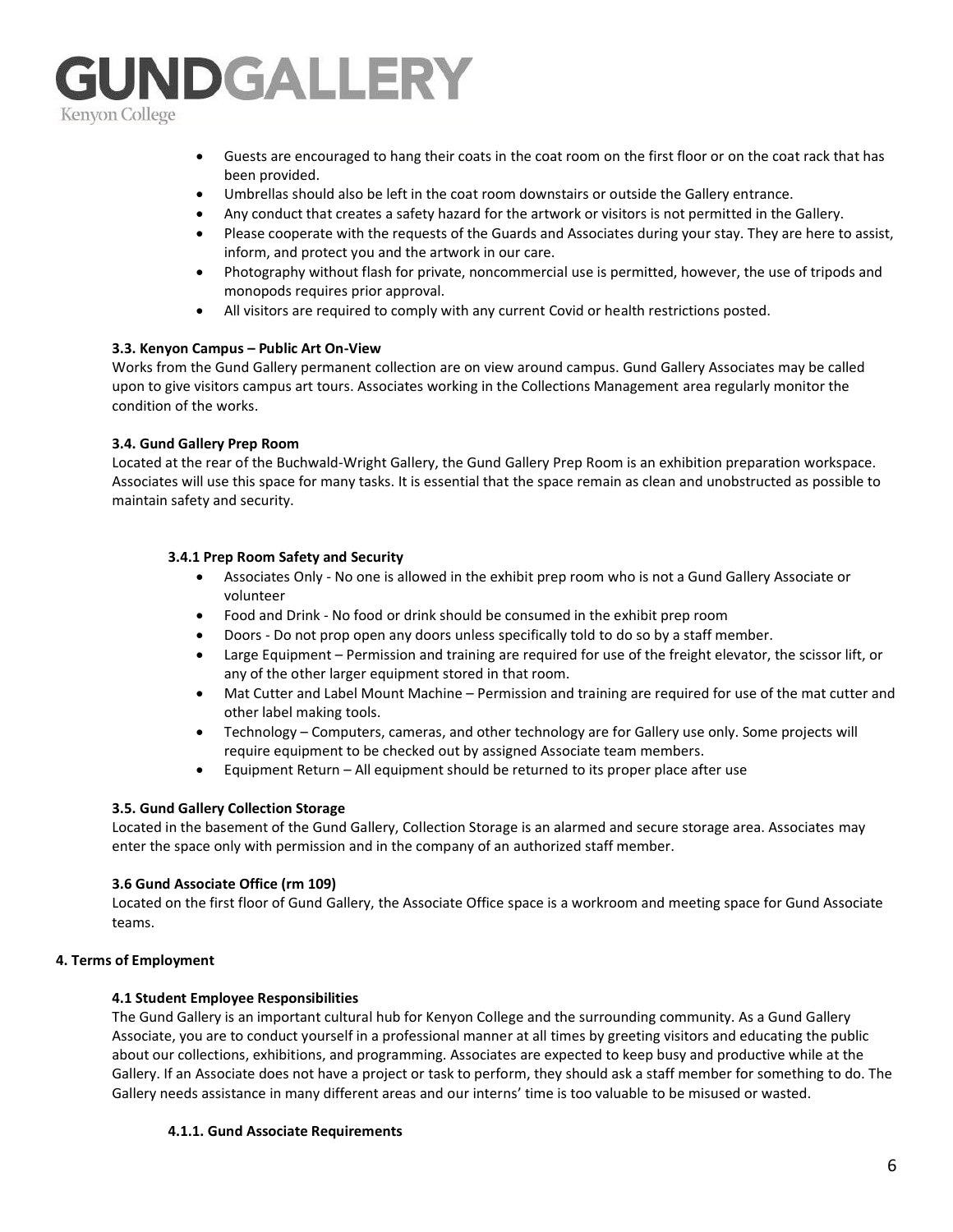- Adhere to Gallery work hours, policies, and procedures governing professional staff behavior
- Log hours at the Gallery using Banner and record your activity in the comment section
- Assume personal and professional responsibility for one's own actions and activities
- Maintain professional relationships with Gallery employees, volunteers, vendors, and visitors
- Work on applying knowledge acquired in the classroom to real-world situations
- Complete assignments and projects in a thorough, consistent, and punctual manner
- Hold Gallery information in confidence
- Report to work on time, with a minimum of 24-hours' notice for cancellation. If you cannot come for your shift, you must try to find a replacement and must notify a Gallery staff member of your absence and whether or not you were able to find a replacement.

#### **4.1.2. Dress Code**

Associates are encouraged to wear Gund Gallery-provided t-shirts. Associates may not wear shirts or hats that bear offensive language, logos, or slogans. Please dress appropriately for the environment, i.e. proper shoes and clothing for the tasks at hand. The Gallery maintains low temperature and humidity levels for the care of the collection. Please bring warm clothing as needed.

#### **4.1.3. Time Sheets**

Gund Gallery Associates are paid on a regular schedule. The current pay schedule may be found on the Career Development Office's website. To avoid any discrepancies in your time sheet, update it at the end of every shift, and keep it current. Online time sheets must be completed correctly and submitted for approval by the scheduled deadline in order to be processed on time. Late time sheets will not be processed or paid until the following pay period.

#### **4.1.4. Disciplinary Action - Procedural Guidelines**

#### **4.1.4.1 Verbal Reprimand**

The first time there is a problem, the employee will receive a verbal warning from their supervisor stating exactly what the unacceptable behavior was and what behavior must change to correct the problem. The supervisor will document the conversation.

#### **4.1.4.2. Written Reprimand**

The second time there is a problem (it does not have to be the same problem), the employee will receive a written warning from their supervisor outlining the unacceptable behavior and what must change to correct the problem. The supervisor will send a copy of this letter to the Student Employment Office to be included in the student's employment file.

#### **4.1.4.3. Termination**

The third time there is a problem, the supervisor is free to terminate the student's employment. The supervisor will send a copy of a letter of acknowledgment to the Career Development Office for the student's employment file.

#### **4.1.5. Grounds for Disciplinary Action include:**

- Tardiness and/or absenteeism
- Failure to meet job requirements
- Lack of professional conduct

#### **4.1.6 Grounds for Immediate Dismissal include:**

- Plagiarism
- Theft or Vandalism
- Timesheet falsification
- Physical or verbal harassment/abuse of visitors, staff, and volunteers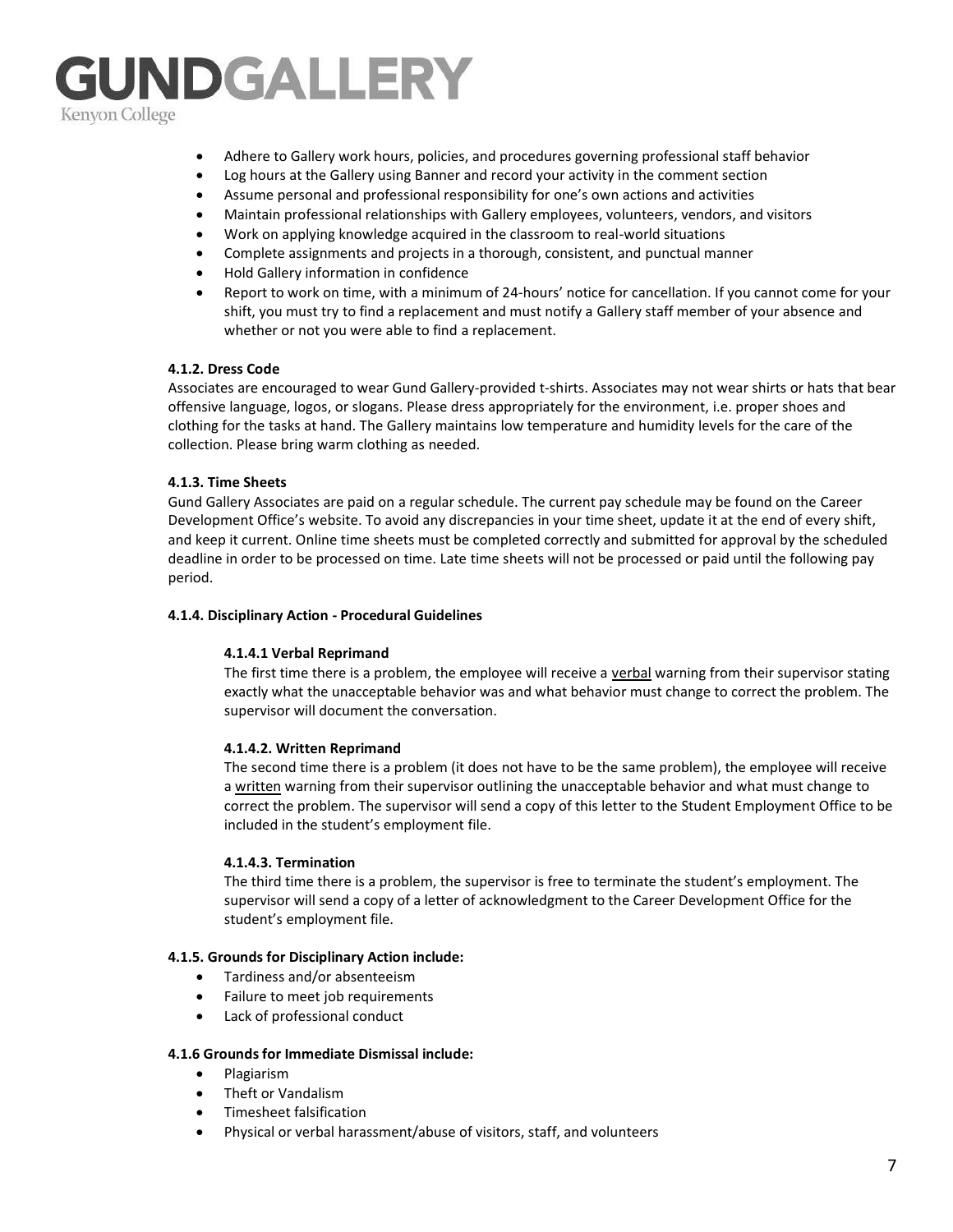

- Reporting to work under the influence of alcohol and/or drugs
- Distribution or improper use of confidential information pertaining to the Gallery, its collection, and/or its staff

#### **4.1.7. Self-evaluations, Evaluations and Feedback**

To ensure success for both the Gallery and the students, Associates must complete a self-evaluation form in the fall and a must reapply for their position in the spring. Associates will receive a brief nd-of-semester evaluation from Gallery staff.

The evaluation will afford the Associate an opportunity to improve their performance over the following semester with clearly stated goals. Gallery staff will decide each semester whether to invite an Associate to return. If an Associate is told that their performance is unsatisfactory, they will be given suggestions and an opportunity to improve.

#### **4.1.8 Misconduct, Harassment and Grievance Reporting**

The Gund Gallery is bound by Kenyon College's policies and procedures regarding sexual misconduct, harassment, discrimination, and grievances. More information can be found by here[: Sexual Misconduct & Harassment](https://www.kenyon.edu/directories/offices-services/ocr/title-ix-vawa/)  [Policy,](https://www.kenyon.edu/directories/offices-services/ocr/title-ix-vawa/) [Discrimination & Discriminatory Harassment Policy,](https://www.kenyon.edu/directories/offices-services/ocr/discrimination/discrimination-policies/) and [ADA/Section 504 Grievance Procedure.](https://www.kenyon.edu/directories/offices-services/ocr/discrimination/504-ada-grievance/)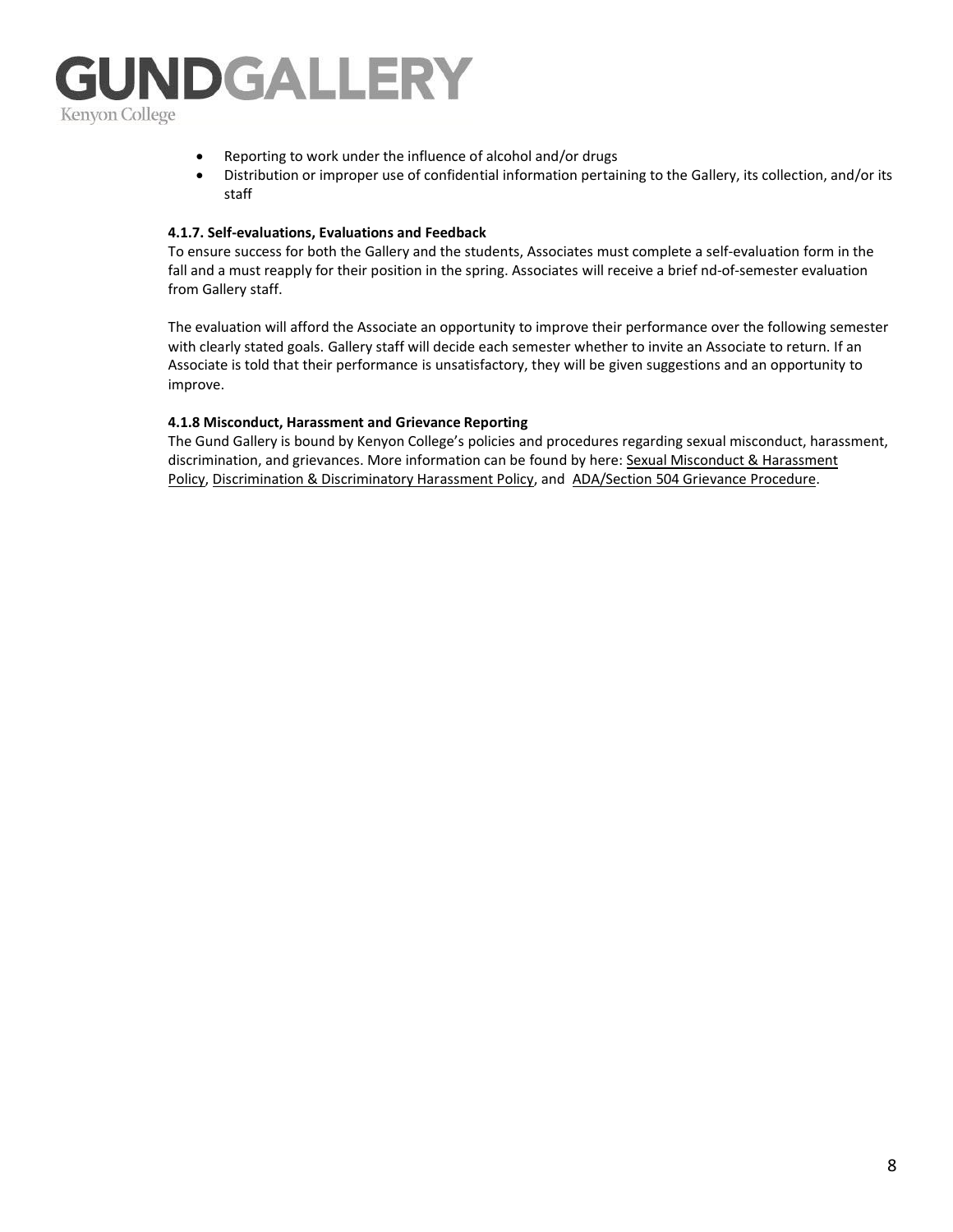### **EMERGENCY QUICK REFERENCE GUIDE CAMPUS SAFETY**

### **Gund Gallery 1-740-427-5555**

#### **GENERAL AWARENESS AND PREPARATION:**

Familiarize yourself with the emergency exit paths, fire pull stations, fire extinguisher locations, and shelter locations throughout the Gund Gallery and the building. Please record the Emergency/Dispatch Campus Safety phone number above into your device for immediate use. When any emergency or incident arises, you are instructed to note and record what you have observed, when it took place, who was involved, and any action that was taken in response.

For anyone who evacuates the Gallery or building, the rally point for the Gund Gallery is Ransom Hall.

#### **THEFT/DESTRUCTION OF ARTWORK:**

**In progress:** Contact Campus Safety immediately by radio or phone. Note description of suspect. We will not detain a suspect without probable cause. If you or a trusted associate saw the incident occur, detain the suspect verbally (not physically) until campus safety arrives.

Notify gallery staff as soon as possible.

#### **FIRE:**

**In Gallery:** Pull alarm. Contact Campus Safety and 911 immediately. Evacuate the Gallery through the marked exits. Contact Gallery staff after exiting the building. If the fire is small and does not pose an immediate threat, utilize a fire extinguisher to suppress – but only after contacting Campus Safety or 911. If fire blocks all available exit routes utilize a fire extinguisher to suppress the fire so that you can exit the building. Note and assist anyone in the Gallery that needs assistance. Take special note of anyone who is disabled and requires assistance. Avoid the use of the elevators.

**In building:** Pull fire alarm. Contact Campus Safety and 911 immediately.

Evacuate the Gallery. If possible close the barn door. Contact Gallery staff after exiting building. If fire is small and does not pose an immediate threat, utilize a fire extinguisher to suppress – but only after contacting Campus Safety or 911. If fire blocks all available exit routes utilize a fire extinguisher to suppress the fire so that you can exit the building. Note and assist anyone in the Gallery that needs assistance. Take special note of anyone who is disabled and requires assistance. Avoid the use of the elevators.

#### **TORNADO:**

**Tornado watch:** A tornado watch is issued to alert people in a described area that the conditions are favorable for tornadoes. Stay alert, monitor your radio and phone for updates, and calmly inform visitors to the Gallery that a tornado watch is in effect. Have the bullhorn ready to announce if a tornado warning is issued.

**Tornado warning:** A tornado warning is issued when a tornado has been spotted or indicated by radar in a described area. This is a serious threat to life and property to those in the path of the tornado. Act immediately to find safe shelter. Close and lock the barn door. Evacuate everyone to the basement level interior hallway near the mechanical rooms. Provide Campus Safety with a head count and a situation report.

**MEDICAL EMERGENCY:** Contact Campus Safety and 911. If you have training, administer First Aid. If not, make the person comfortable and observe closely. Do not move the injured or ill party. Avoid contact with blood or bodily fluids.

#### **ACTIVE SHOOTER:**

Take immediate steps to protect yourself and assist others to do so as well. As soon as possible, call 911 and Campus Safety. Either evacuate the building to a safe area outside the building or move quickly to a secure room which may be locked or barricaded on the inside, turn off the lights, and hide in place. If you are unable to flee or hide, then and only then, engage the perpetrator; attempt to disarm and disable him.

#### **BOMB THREAT/SUSPICIOUS PACKAGE:**

Treat every threat/suspicion as real. Do not move object. Contact Campus Safety immediately by landline in the office area. Do not use cell phone or radio in immediate vicinity of object. Evacuate the space and keep others well away until relived by Campus Safety. If threat is transmitted by phone: Ask: Where is the bomb? What does it look like? When will it detonate? Why? Who are you? Attempt to keep the person talking and absorb as much information as you can. Use bomb threat form to record answers.

**SUSPICIOUS OR UNRULY BEHAVIOR:** Be alert for any suspicious or unruly behavior (e.g. loud or inappropriate comments, furtive or unusual movement, unwelcome attention to other guests, noncompliance with Gallery rules or reasonable requests.) Approach the perpetrator, inform them that they are disturbing others' enjoyment of the Gallery. If the situation is not remedied, contact Campus Safety and begin a suspicious activity report. Report to Gallery Staff.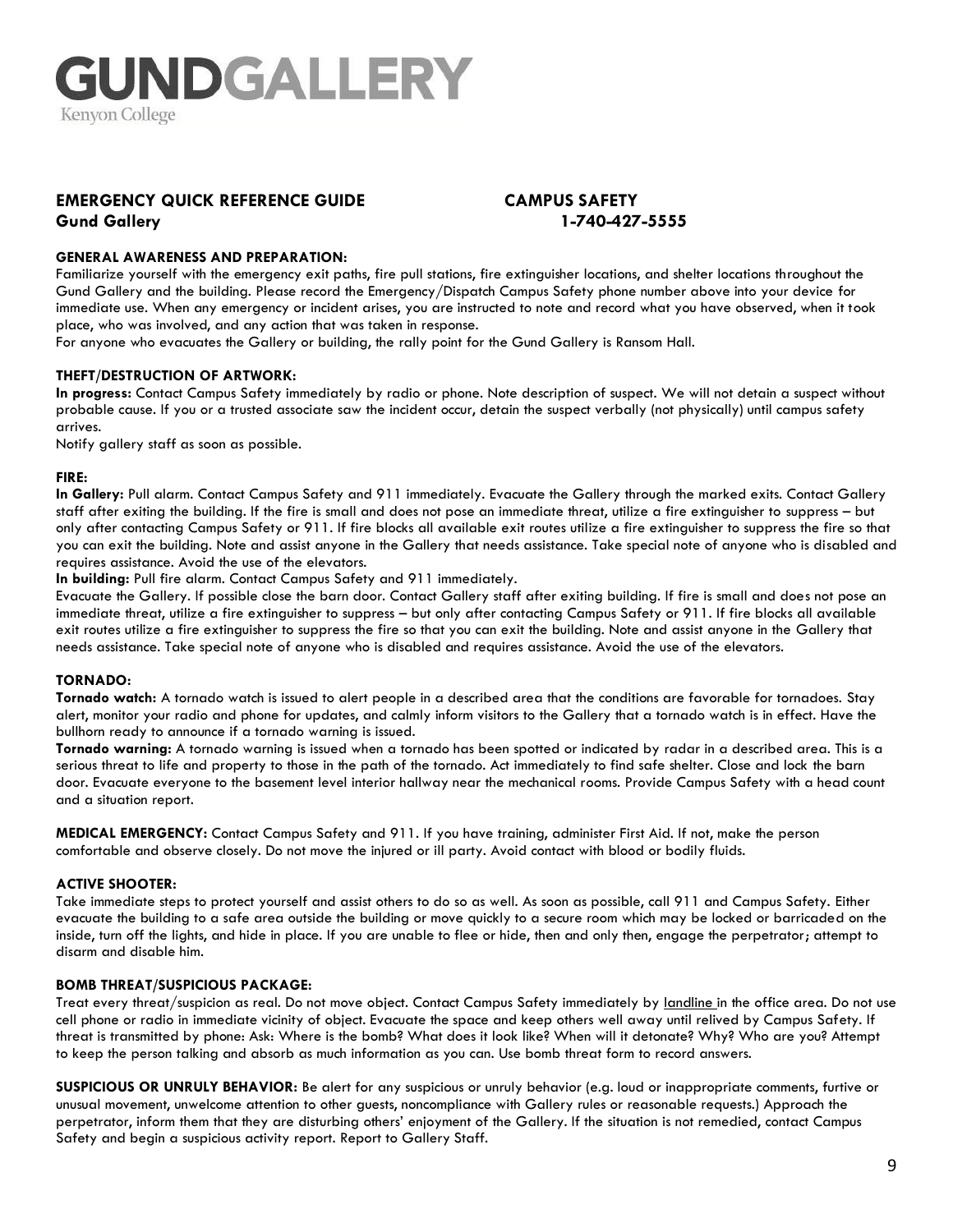**WORKPLACE VIOLENCE:** If threat is imminent call 911, then contact Campus Safety**.** If you have received information only, contact Campus Safety. Report details to police/safety. Report to gallery staff as well. Assure intended victim[s] are notified and moved to a secure location. Advise whether a weapon is involved. Threats may be verbal, written, electronic, or overheard.

#### **HVAC MALFUNCTION:**

Temperature should be maintained at  $70^\circ \pm 2^\circ$  and humidity between 40% and 60%.If they stray outside these parameters notify Gallery staff and contact maintenance at 1-740-427-5129 M-F 7:30am-4:30pm.Outside these hours contact Campus Safety (nonemergency 1-740-427-5000) for an emergency maintenance request.

Revised February 2022

#### **Gund Gallery Associate**

#### **Position Description**

As a Gund Gallery Associate, you will gain practical museum experience, work with museum professionals, and have special access to visiting artists.

#### **Duties and Expectations**

The Gund Gallery Associate Program offers both paid and volunteer positions. Paid positions require interns to perform visitor services duties along with area focus projects (in Audio & Video Production, Collections Management, Communications, Curatorial Practice, Education, Film Curation, Publication Production and Visitor Experience). After one year as a Gund Gallery Associate, participants may apply to take on a managerial role as a Gund Gallery Associate Leader.

#### **Area Focus Projects**

Gund Gallery Associate projects are designed to be meaningful and enriching experiences. Throughout the academic year, our Associates can be found …

- o Leading tours for Kenyon College and the community
- o Curating exhibitions, conducting research, and writing gallery materials
- o Creating new content for social media and the Gund Gallery website
- o Editing catalogs, gallery publications, and program materials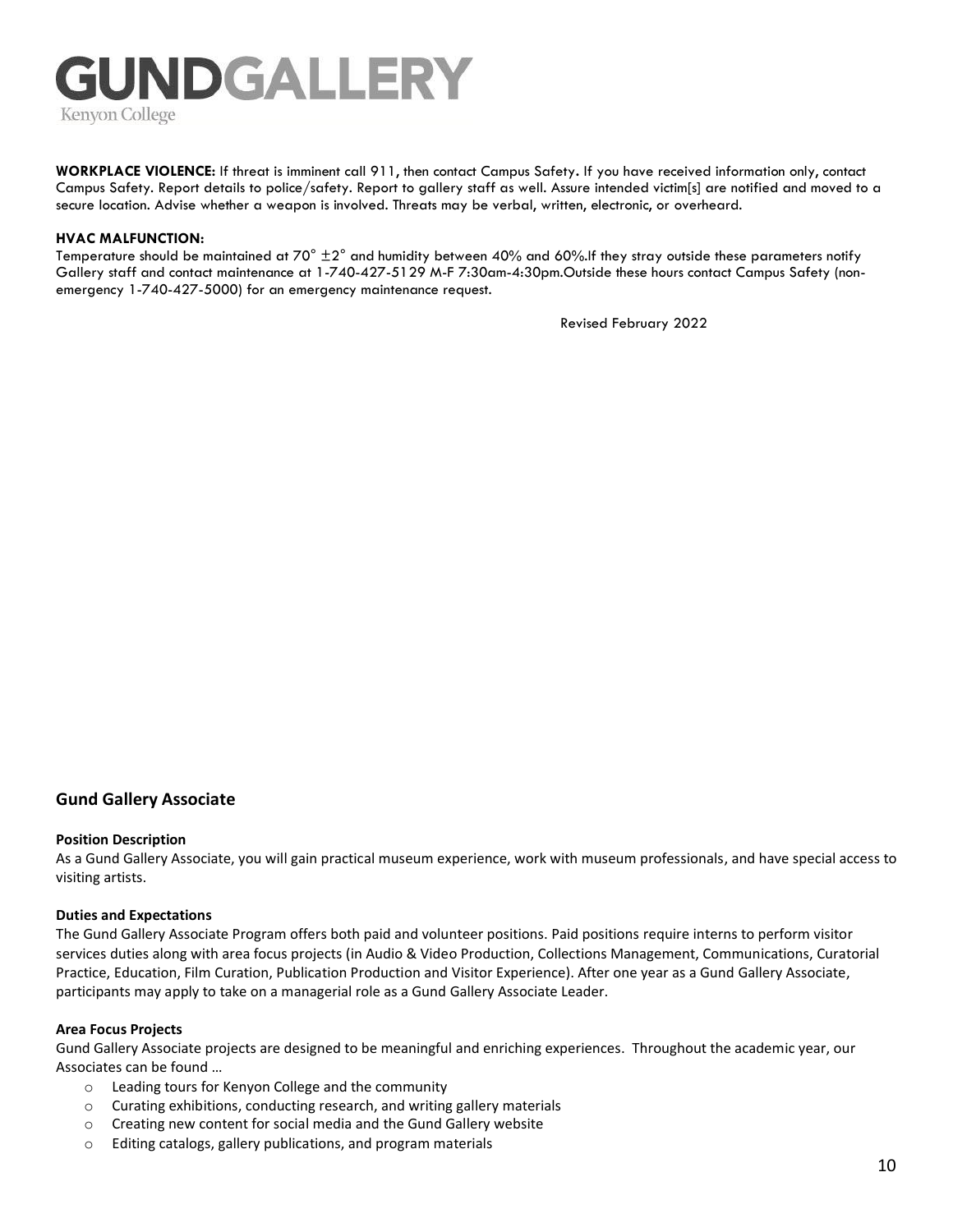## UNDGALLERY

Kenyon College

- o Developing programs for Knox Country school and after-school programs
- o Supporting collections management efforts

#### **Eligibility**

All currently enrolled Kenyon College students are eligible to participate in the Gund Gallery Associate Program.

#### **Application Process**

Applications are accepted and hires are made at the beginning of the Fall term. Gallery staff will interview each candidate to match the Gallery's needs with the educational and professional goals of the student. To apply, please prepare the following documents:

- $\circ$  Cover letter expressing why you would like to work at the Gallery and in which program area(s) you would like to gain experience
- o Updated resume
- o Optional writing sample.

Submit documents through the Career Development Office's Student Employment portal

Contact: Christopher Yates, Associate Director, Gund Gallery, [yatesc@kenyon.edu](mailto:yatesc@kenyon.edu) 

The Gund Gallery at Kenyon College does not discriminate in its educational programs and activities on the basis of race, color, national origin, ancestry, sex, gender, gender identity, gender expression, sexual orientation, disability, age, religion, medical condition, veteran status, marital status, genetic information, or any other characteristic protected by institutional policy or state, local, or federal law. The requirement of non-discrimination in educational programs and activities extends to employment and admission.

#### **Gund Gallery Associate Leader**

#### **Position Description**

As a Gund Gallery Associate Leader, you will be expected to play a leadership role in ongoing activities and projects during the academic year. Gund Gallery Associate Leaders receive all the benefits of Gund Gallery Associates and have the added opportunity to play a leadership role in planning, organizing, and managing gallery events and programming.

#### **Duties and Expectations**

Working closely with Gund Gallery staff, a Gund Gallery Associate Leader is expected to:

- o Organize Gund Associate meetings
- o Create and maintain project timelines
- o Participate in project planning and research
- o Organize, participate, and direct gallery programming

#### **Hourly Commitment**

All Gund Gallery Associate Leaders work an average of 8-12 hours per week and are expected to collaborate with each other in the areas of Audio & Video Production, Collections Management, Communications, Curatorial Practice, Education, Film Curation, Publication Production and Visitor Experience. Associate Leaders are required to attend all scheduled meetings and will receive ongoing training in core functions and specializations.

#### **Eligibility and Term**

All continuing Gund Gallery Associates are eligible to become Gund Gallery Associate Leaders after one year of service. Successful candidates must demonstrate leadership skills and the ability to take on an active role at the Gallery. New Gund Gallery Associate leaders are selected every academic year. Past Associate Leaders are eligible to reapply.

#### **Application Process**